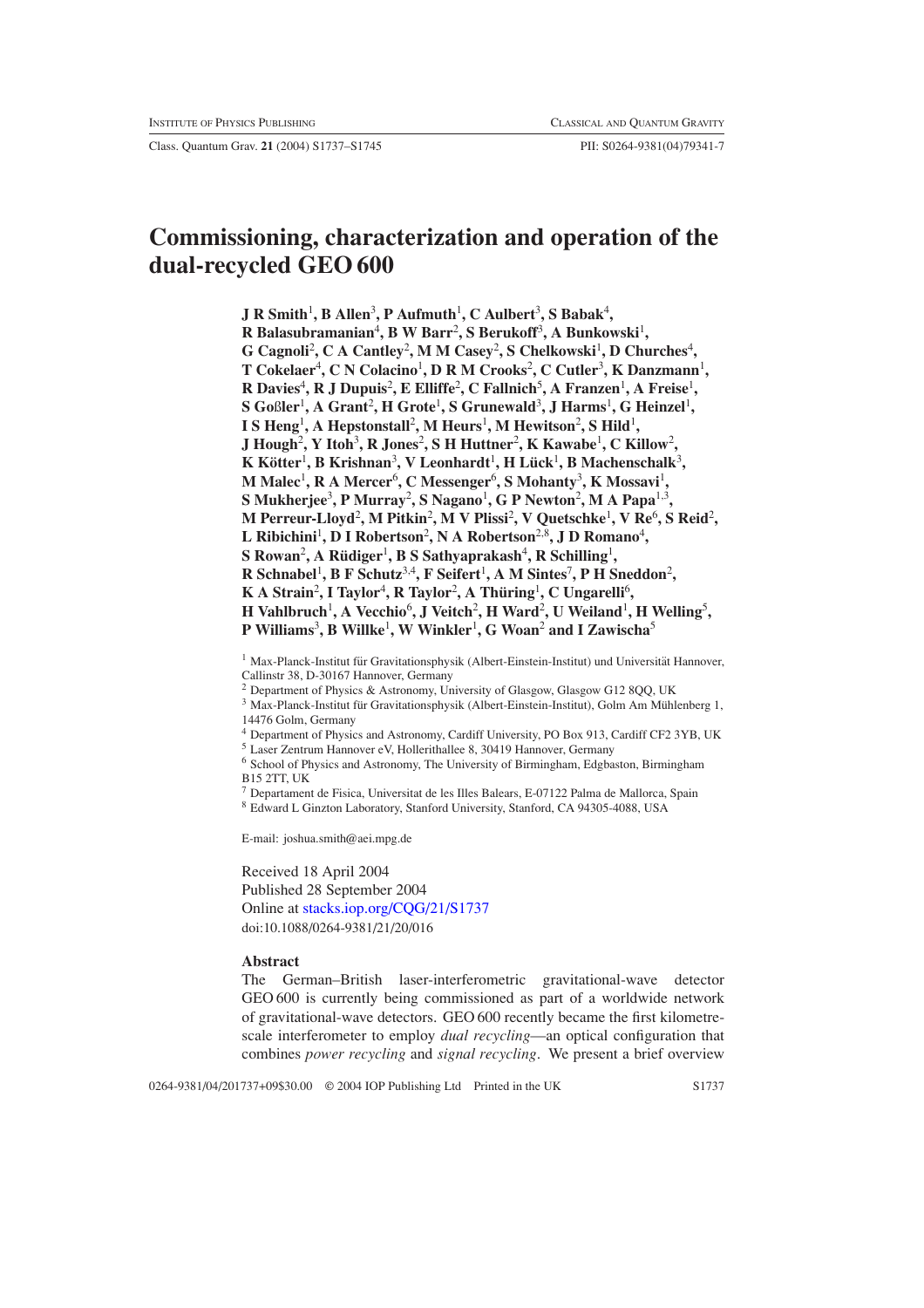of the commissioning of this dual-recycled interferometer, the performance results achieved during a subsequent extended data-taking period, and the plans intended to bring GEO 600 to its final configuration.

PACS numbers: 04.80.Nn, 95.55.Ym, 95.75.Kk

(Some figures in this article are in colour only in the electronic version)

# **1. Introduction**

The first generation of an international network of earth-bound kilometre-scale laserinterferometric gravitational-wave detectors is currently moving from the commissioning phase to the long-term data-taking phase. These detectors are designed to search for gravitational waves emitted from a number of different astrophysical sources including supernovae explosions, non-symmetric spinning neutron stars, inspiralling binary systems of neutron stars and*/*or black holes and gravitational background radiation originating from the big bang. In addition to these potential sources, unknown sources may produce gravitational radiation of detectable strength. A summary of the current understanding of gravitational-wave sources and event rates is given in [1].

The German–British GEO 600 detector with 600 m arm length is one member of this network. It is joined by the three detectors (two with 4 km arm length and one with 2 km arm length) of the USA-based LIGO project [2], the Japanese TAMA detector with 300 m arm length [3] and the French–Italian VIRGO detector with 3 km arm length [4].

GEO 600 recently became the first of these detectors to employ dual recycling—an advanced optical configuration combining power recycling and signal recycling [5–8]. This, and other novel techniques already in use at GEO 600, such as triple pendulums including a quasi-monolithic lower stage made of fused silica [9, 10], thermal correction of the radii of curvature of mirrors [11], two sequential suspended mode-cleaners [12] and folded arms, should allow GEO 600 to reach a final sensitivity that is comparable to that of first generation gravitational-wave detectors with arm lengths of several kilometres (e.g. LIGO and VIRGO). In addition, dual recycling allows the photon shot noise limit of GEO 600 to be shaped. This can be seen in figure [1,](#page-2-0) which shows the expected noise spectral density of GEO 600 for two different modes of DRMI operation.

This paper will focus on the performance of GEO 600 during S3, a data-taking run performed in coincidence with LIGO and TAMA, and the first run during which GEO 600 was operated with dual recycling. It will also give a brief overview of the detector commissioning and characterization work relevant to this period and the remaining steps that are planned to bring GEO 600 into its final configuration.

# <span id="page-1-0"></span>**2. The dual-recycled Michelson interferometer**

## *2.1. Layout of the dual-recycled Michelson interferometer*

A simplified optical layout of GEO 600 during S3 and as of March 2004 is shown in figure [2.](#page-2-1) A Nd:YAG laser system consisting of a high power 'slave' locked to a low power 'master' laser provides an output power of about 12 W. Because photon shot noise is currently not a limiting noise source, and in order to avoid damage to components such as photodiodes during detector commissioning, the laser power is attenuated to 2 W before entering the first mode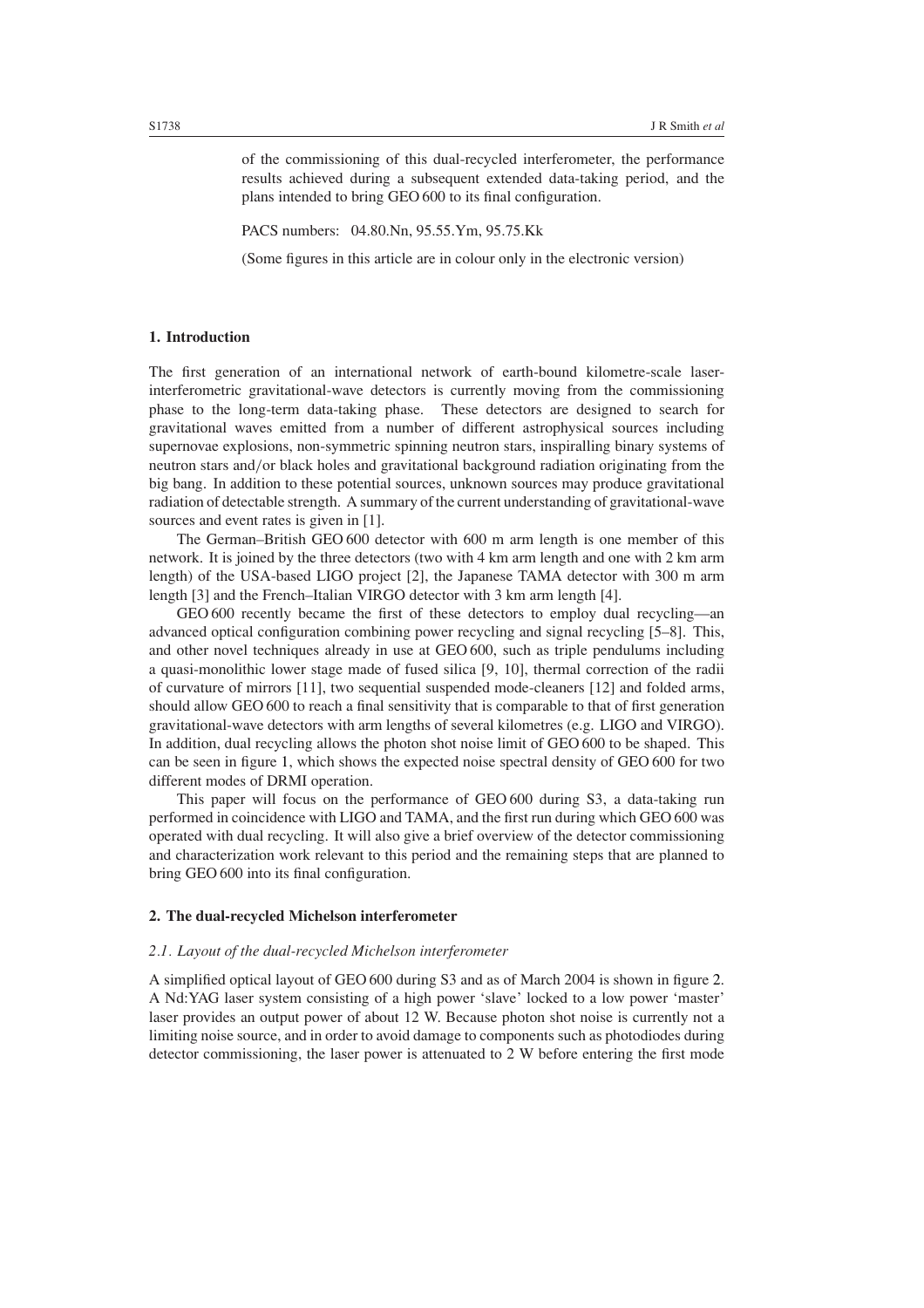

<span id="page-2-0"></span>**Figure 1.** Expected noise spectral density of GEO 600 shown for two different modes of operation: broadband signal recycling on the left and narrowband signal recycling on the right. Contributions to the total noise curve come from internal thermal noise of the test mass substrates and coatings, thermorefractive noise of the beamsplitter, suspension thermal noise and shot noise. Seismic noise is expected to limit sensitivity below 50 Hz.



**Figure 2.** Simplified layout of the optical configuration of GEO 600 during S3 and as of March 2004. Approximate laser powers are given for various points within the sytem.

<span id="page-2-1"></span>cleaner. The two mode cleaner cavities provide temporal and spatial filtering of the laser light and have a 50% throughput in series resulting in about 1 W incident on the power-recycling mirror.

The Michelson interferometer (MI) is formed by the beamsplitter and two (nearly) orthogonal arms, each folded once via the far mirrors to give an effective arm length of 1200 m. Differential length changes between the arms of the MI create sidebands on the light, the so-called *signal sidebands*, which interfere at the beamsplitter and propagate southward towards the output port.

The *power-recycling cavity* (PRC) is formed by the power-recycling mirror and the MI. The laser frequency is kept resonant (by a servo) for the length of this cavity, resulting in an enhancement of the laser power within the PRC. The current power buildup, determined by the transmittance of the power-recycling mirror,  $T \approx 1.35\%$ , is roughly  $4/T \approx 270$ .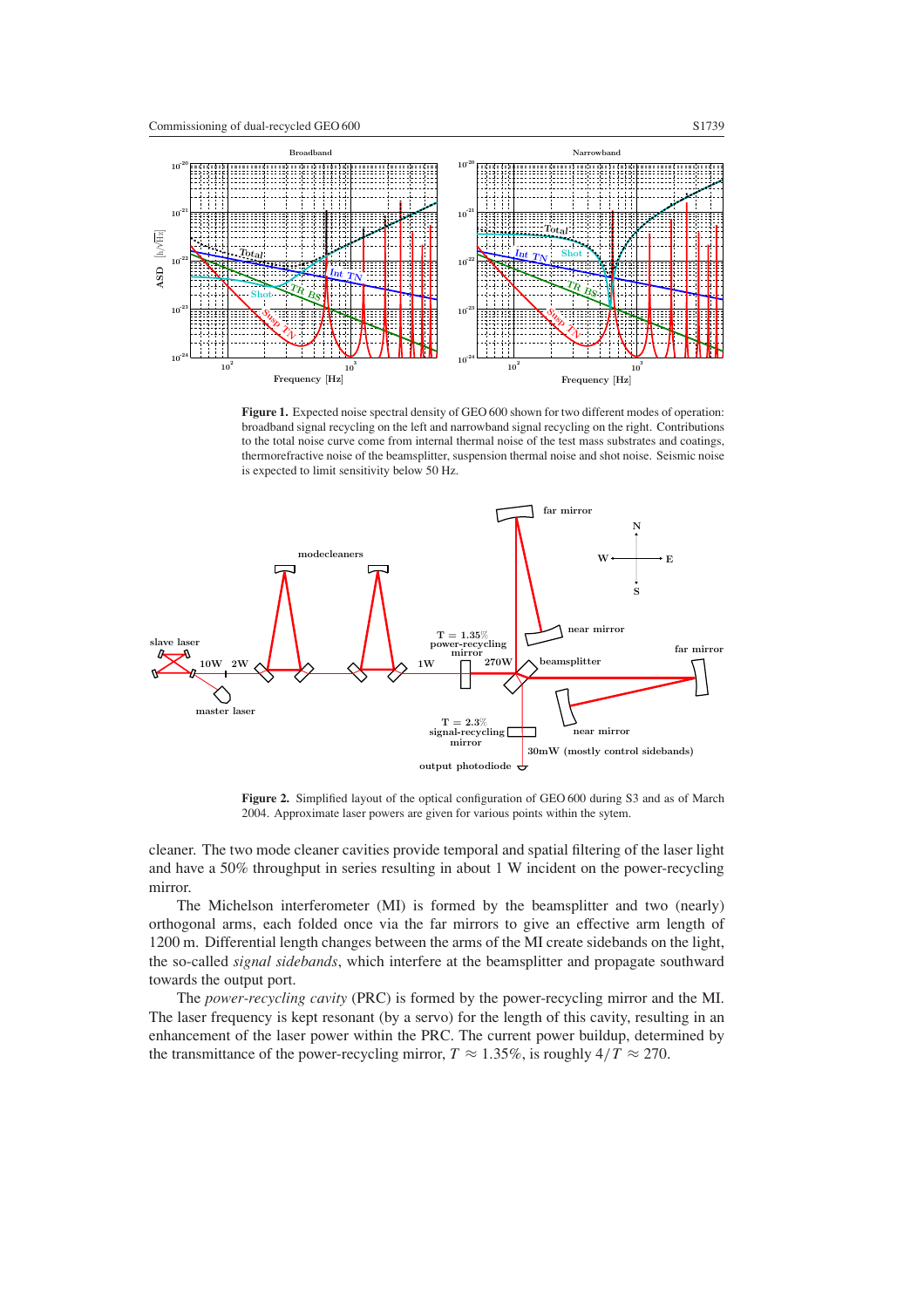The *signal-recycling cavity* (SRC) is formed by the signal-recycling mirror and the MI. The microscopic position of the signal-recycling mirror, and thus the common-mode length of this cavity, can be adjusted, or *tuned*, in order to provide resonant enhancement of signal sidebands in a band centred around a chosen Fourier frequency, the *tuning frequency*. The bandwidth of this cavity is about 750 Hz, primarily determined by the transmittance of the signal-recycling mirror,  $T \approx 2.3\%$ . Together, the PRC, SRC and MI form the dual-recycled Michelson interferometer (DRMI). For a more detailed description of the DRMI see [5].

The signal sidebands transmitted by the signal-recycling mirror are finally detected by the output photodiode. The output signal of this photodiode is then calibrated in order to produce a strain signal for gravitational-wave analysis. For a description of the calibration process see [13].

#### *2.2. Commissioning of the dual-recycled Michelson interferometer*

Obtaining signal-recycling cavity locks proved to be a major challenge during the commissioning of the DRMI. The error signal used for locking the length of the SRC is only valid over a microscopic range (*<*1 nm) of cavity length around its nominal operating point (see figure 2 in [5]). Thus, the limited force of the actuators used to adjust the cavity length (via the longitudinal position of the signal-recycling mirror) sets a limit on the speed of cavity length changes that can be tolerated of roughly 100 nm s<sup>-1</sup>. In addition, the validity of the error signal is greatly diminished by relatively small (order 100 nrad) misalignments of the mirrors that form the cavity. Early locking experiments showed that mirror motions during normal conditions permitted only a few short locks of the SRC per day.

Investigations into the cause of mirror motions revealed a larger than expected coupling factor for the main triple-pendulum suspensions between longitudinal motion (along the beam axis) of the upper and intermediate stages to tilt the motion of the mirrors. Under normal conditions, this coupling resulted in mirror tilt misalignments of a few  $\mu$ rad $\sqrt{Hz}$ around 1 Hz.

In order to reduce the resulting mirror misalignments, a bipartite digital feed-forward system was implemented [14]; in one part of this system, seismic motion along the beam axis of each mirror is monitored using Streckeisen STS-2 seismometers [15], and the signals are filtered and applied to piezoelectric crystals (PZTs) in the seismic-isolation stacks supporting the suspensions; in the other, the tilt introduced via longitudinal feedback to the intermediate masses of the near mirrors is compensated by a correction signal. This is generated from the longitudinal feedback, filtered and applied back to the tilt actuators on the intermediate masses.

In parallel with the implementation of the feed-forward system, a new locking scheme was developed, which allowed more robust lock acquisition of the DRMI. This scheme closely follows the one outlined in [5], but with the addition of a new initial lock of the SRC. Experiments and modelling showed that demodulating the signal from the output photodiode at double the modulation frequency used for the MI, while the PRC and MI are locked, produces a signal that represents the buildup of the sideband power within the SRC, which is largely determined by the position of the signal-recycling mirror. By subtracting an offset from this signal, a suitable error signal for locking the SRC at a large tuning frequency is produced. This signal is less sensitive to cavity misalignments, but also more noisy than the nominal error signal.

Using this so-called *2f signal*, the SRC is initially locked at a tuning of about 5.5 kHz, reducing the longitudinal motions of the signal-recycling mirror (and thus the length changes of the SRC). This allows the activation of the automatic alignment system [18], which reduces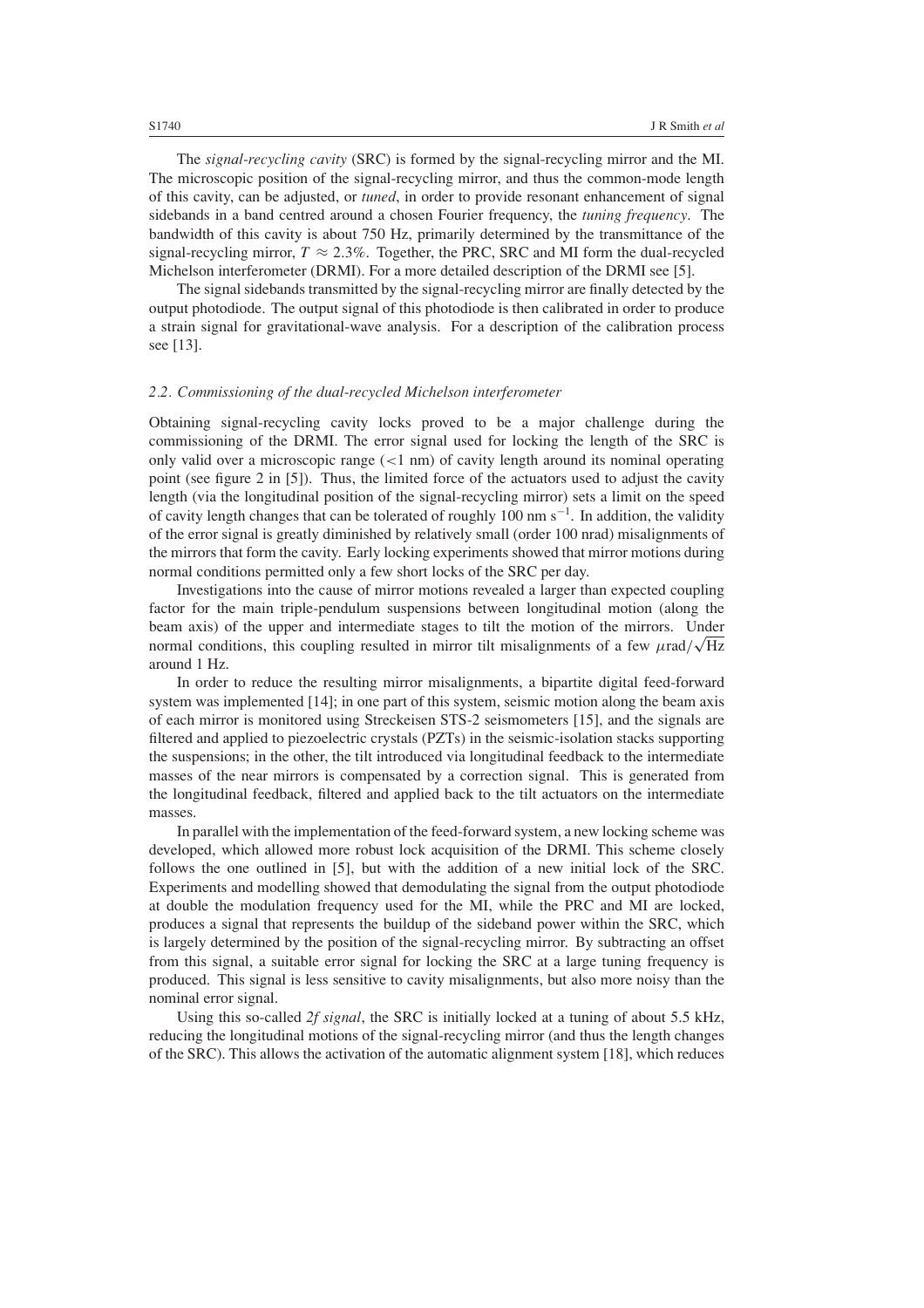

<span id="page-4-0"></span>**Figure 3.** Transfer function (in arbitrary magnitude units) from a differential input to the electrostatic drive actuators behind the near mirrors to interferometer output for four different tuning frequencies. The transfer function of the actuators  $(f^{-2}$  for these frequencies) has been removed.

mirror misalignments in the DRMI, thereby improving the quality of the nominal signalrecycling error signal. Finally, the SRC control signal is switched from the  $2f$  signal to the nominal signal-recycling error signal by a microcontroller. This new locking scheme, combined with the reduction of mirror misalignment given by the feed-forward system, led to regular lock re-acquisition times on the order of minutes. The stability of the DRMI lock was also greatly improved. This was demonstrated during the S3 run, and is described in the following section.

Following the lock acquisition scheme outlined above, the SRC is initially locked to a tuning of about 5.5 kHz. However, it is desirable to tune to lower frequencies to allow for maximum signal enhancement within the gravitational-wave band (i.e. below a few kHz). This is done automatically by adjusting the common-mode length of the SRC (and relevant parameters such as gains, modulation frequencies and phases) in a stepwise fashion using a computer program based on look-up tables. For more details on the principles of the downtuning process refer to [16]. During the S3 run, the final tuning frequency was set close to 1 kHz, where non-optical noise contributions had been minimized. From the time of a 2*f* -lock acquisition, this frequency could be reached in about 30 s.

## *2.3. Characterization of the dual-recycled Michelson interferometer*

For a DRMI, the transfer function from differential length changes of the arms of the MI to the interferometer output is not flat with frequency, as it is for a power-recycled Michelson interferometer (PRMI), but rather frequency-dependent due to the resonant enhancement of signal sidebands within the SRC. This effect can be seen in figure [3.](#page-4-0) This tunable optical gain gives GEO 600 the ability, in principle, to run targeted searches for known astrophysical sources, or to follow sources that move in frequency.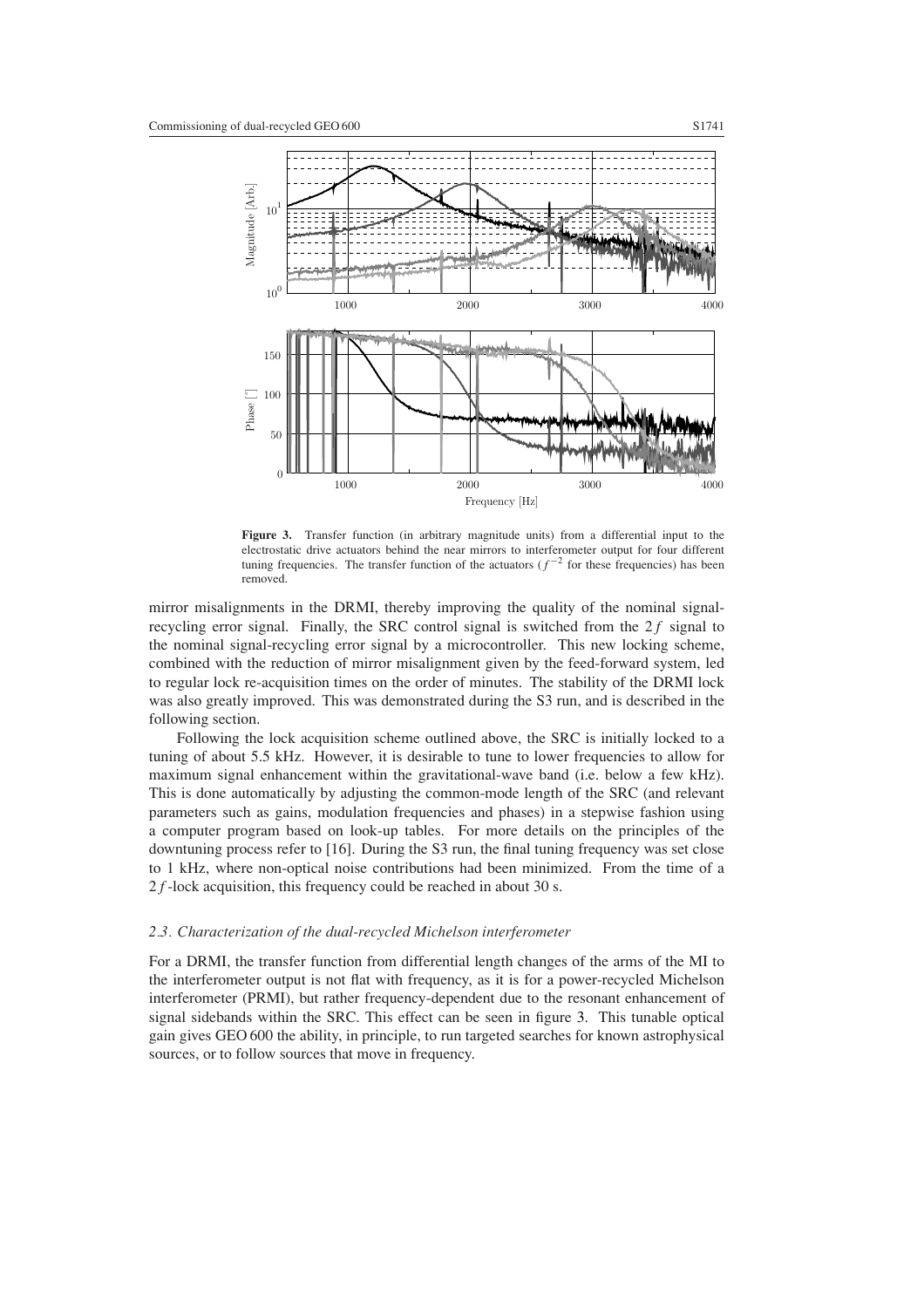

**Figure 4.** Typical sensitivity of GEO 600 during the E7 engineering run, S1 science run, and S3 I and S3 II periods of the S3 science run.

#### <span id="page-5-0"></span>**3. Detector performance during the S3 science run**

The third LIGO Scientific Collaboration (LSC) science run, S3, was performed between 1 November 2003 and 9 January 2004. The commissioning work described above produced a stably-locking DRMI only about two weeks before the start of S3, and thus left little time for testing and sensitivity optimization. Therefore it was decided that GEO 600 would run for about one week, near the beginning of S3, then go offline to allow time to improve the sensitivity and stability of the detector, and finally rejoin the run.

Thus, the GEO 600 S3 science run was divided into two separate periods of time, having somewhat different interferometer configurations and sensitivities. The first ran from 5 November through 11 November, and the second from 30 December to 13 January (a few days after the end of the LSC S3). We refer to these as 'S3 I' and 'S3 II' respectively, and 'S3' is used when both periods are relevant. We refer to the 47 day period between S3 I and S3 II as the 'engineering period'. The following subsections give an overview of the status of GEO 600 during S3 I and S3 II, as well as a description of the work undertaken during the engineering period.

# *3.1. The S3 I data run*

During S3 I, GEO 600 was operated in the DRMI configuration described in section [2](#page-1-0) with the SRC tuning frequency set close to 1.3 kHz. The improvement in sensitivity for this run, compared to the previous runs, during which GEO 600 was operated as a PRMI (i.e. without signal recycling), can be seen in figure [4.](#page-5-0)

The detector was monitored by at least one (remote) operator at all times during S3 I, although human interaction was rarely required. Unlike in previous runs, there were no scheduled maintenance periods during S3 I or S3 II. Instead, if there was a need to enter one of the main buildings (e.g. to adjust parameters that could not be accessed remotely), an operator could flip a switch upon entrance and exit from the building, creating a signal that was recorded by the data acquisition system [17], thus defining the duration of the maintenance.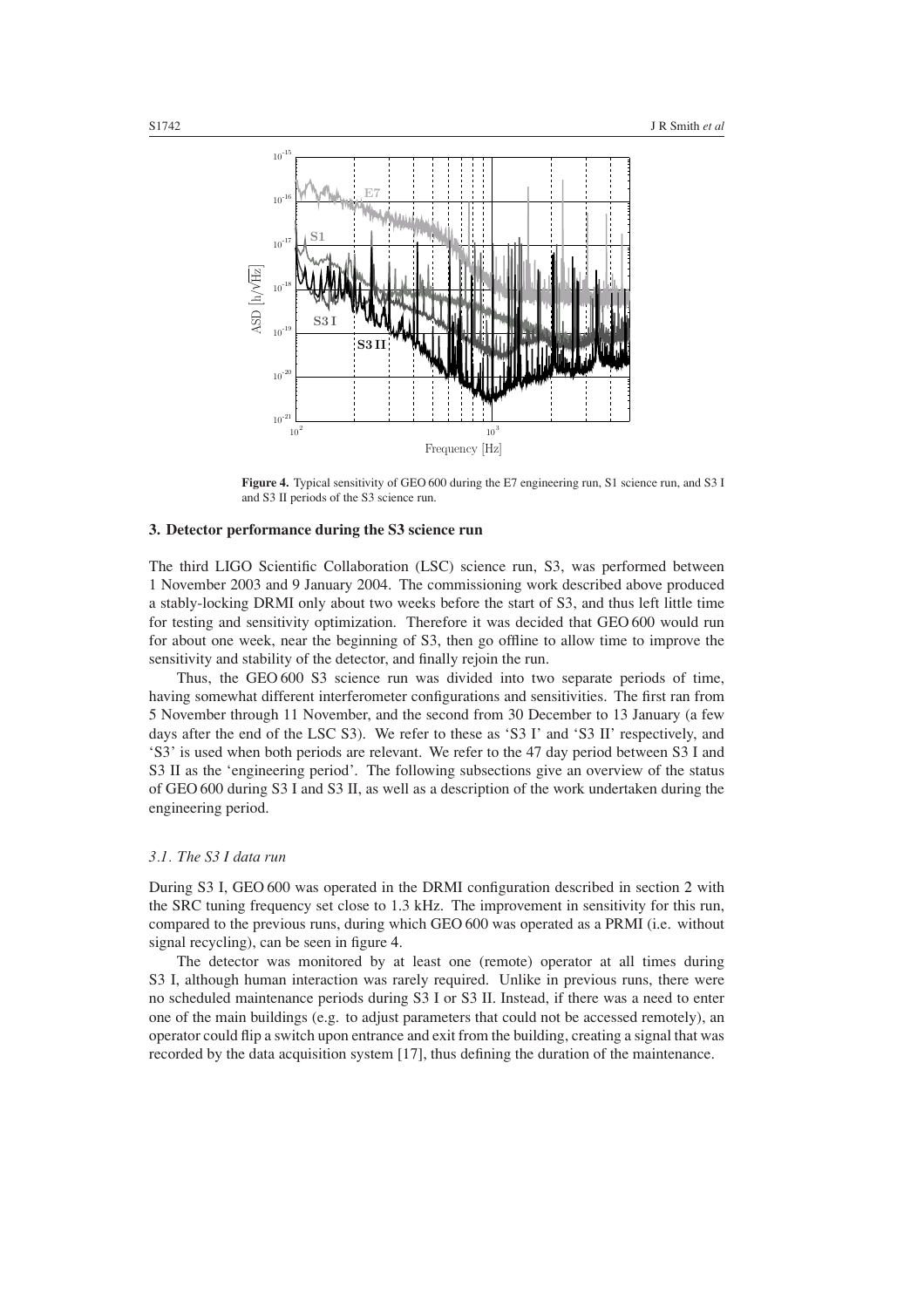<span id="page-6-0"></span>**Table 1.** Duty cycle statistics for S3 I. Here 'days' are defined as 24 h periods starting on 5 November 2003, 13:30:00 UTC, the start time of S3 I, with the exception of day 7, which encompasses 25.5 h due to the fact that S3 I lasted for 169.5 hours.

| Day            | Duty cycle $(\% )$ | Losses of lock |  |
|----------------|--------------------|----------------|--|
| 1              | 100                | 0              |  |
| $\overline{2}$ | 99.2               | 3              |  |
| $\overline{3}$ | 98.1               | 1              |  |
| $\overline{4}$ | 99.5               | 1              |  |
| $\overline{5}$ | 93.6               | 1              |  |
| $\overline{6}$ | 98.8               | $\overline{c}$ |  |
| 7              | 77.9               | 8              |  |
| Total          | 95.2               | 16             |  |

**Table 2.** Causes of loss of lock during S3 I.

<span id="page-6-1"></span>

| Cause of loss of lock                       | Number                      |
|---------------------------------------------|-----------------------------|
| North far mirror suspension temperature     | 8                           |
| Seismic event                               | 2                           |
| Signal-recycling mirror feedback saturation | 1                           |
| Mode cleaner alignment jumps                | 1                           |
| Alignment feedback saturation               |                             |
| Corrupted frame data file                   | 1                           |
| Unidentified                                | $\mathcal{D}_{\mathcal{L}}$ |
| Total                                       | 16                          |

The DRMI showed remarkable lock stability during S3 I, with a duty cycle of better than 95%. Some daily lock statistics for this period are shown in table [1.](#page-6-0) These statistics were generated by defining a 'locked second' as any GPS second for which there was not a maintenance period, and time-domain calibrated detector output, *h(t)*, was produced. For S3 I, *h(t)* production began about 30 s after the DRMI was locked and the SRC had reached the final detuning frequency, and stopped about 24 s before each loss of interferometer lock (the data were post-processed). Thus, a 'loss of lock' here is any event that causes an interruption of the sequence of locked seconds (which is not always an unlocked interferometer).

Investigation of recorded signals for the times before each loss of lock yielded six different causes, with two losses of lock left unidentified. The results are presented in table [2.](#page-6-1) A decrease in the temperature within the north end building on the last day of S3 I caused the most losses of lock, 8 of the total 16. This was due to a mechanical contact (likely between the upper mass and the coil holder) on the north far mirror triple-pendulum suspension.

# *3.2. Engineering period*

The period following S3 I was used to improve the lock stability and sensitivity of the detector. The former was achieved by addressing the causes of loss of lock during S3 I that have been presented in table [2.](#page-6-1) To reduce the likelihood of unwanted mechanical contacts involving the north far mirror suspension, an electric radiative heater with a thermostat was installed close to the vacuum tank enclosing the suspension. To avoid saturation of the feedback to the signal-recycling mirror, a slow-drift control, similar to those already implemented for many other degrees of freedom within the automatic alignment system [18], was implemented for the SRC. Finally, a bad contact was found within the circuitry of the automatic alignment system for the mode cleaners, and bypassed.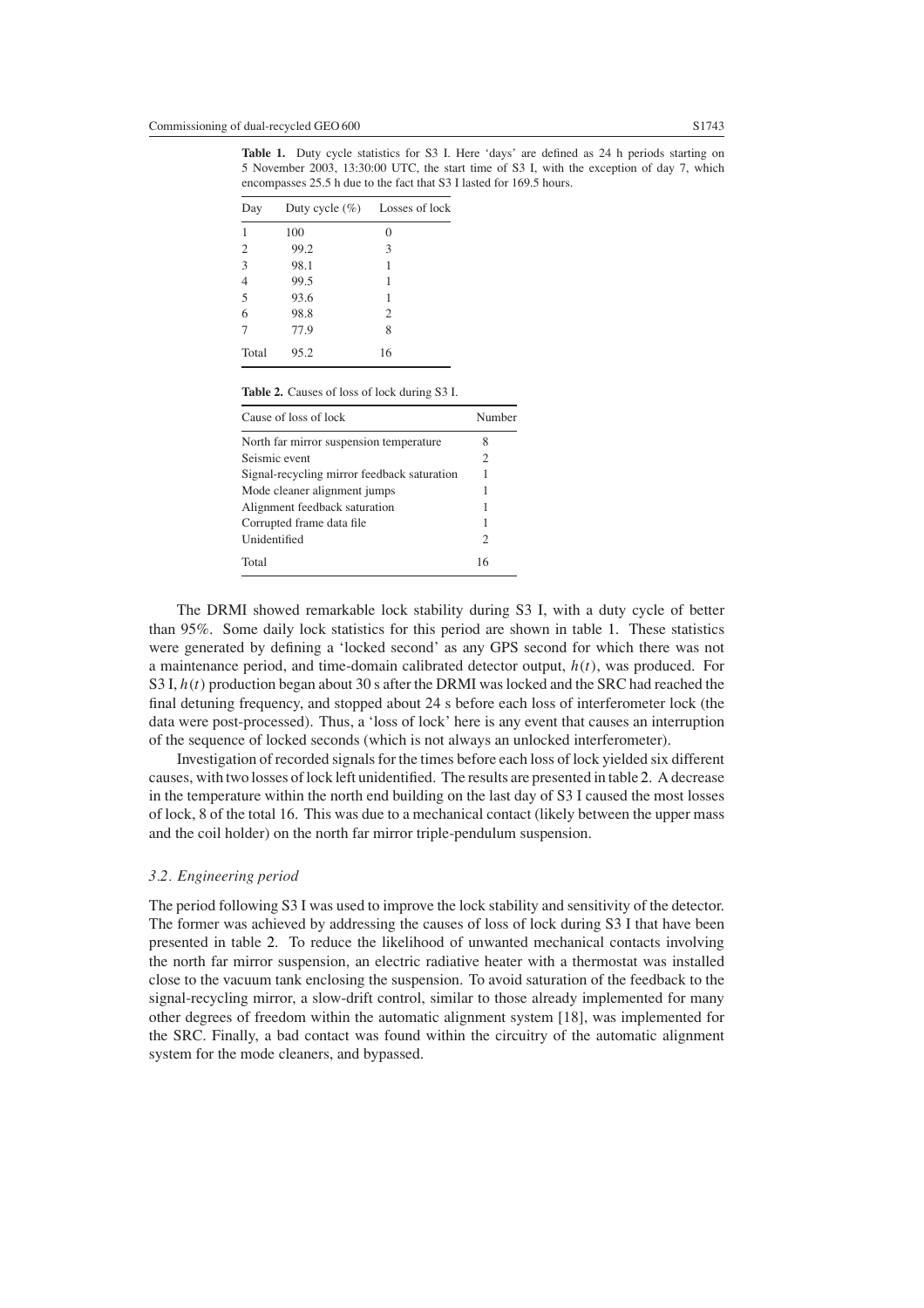<span id="page-7-0"></span>

| Day(s)    | Duty cycle $(\% )$ Losses of lock |    |
|-----------|-----------------------------------|----|
| $1 - 2$   | 100                               | 0  |
| 3         | 93.8                              | 9  |
| 4         | 100                               | 0  |
| 5         | 92.6                              | 4  |
| 6         | 99.9                              | 1  |
| 7         | 99.7                              | 1  |
| $8 - 9$   | 100                               | 0  |
| 10        | 99.7                              | 1  |
| $11 - 13$ | 100                               | 0  |
| 14        | 95.9                              | 3  |
| Total     | 98.7                              | 19 |

**Table 3.** Duty cycle statistics for S3 II. Here 'days' are defined as 24 h periods starting on 30 December 2003, 15:00:00 UTC, the start time of S3 II, with the exception of day 14, which is actually 25 h long due to the fact that S3 II lasted for 337 h.

Investigations made during this period indicated that the limiting noise sources during S3 I were: noise introduced by the servo used to control the longitudinal degree of freedom of the SRC; electronic noise of the high power photodiode used to measure the out-of-loop differential arm length error-point of the MI; and phase noise of the function generator that supplied the modulation*/*demodulation frequency signal for the frontal modulation locking of the differential arm length of the MI. The noise level introduced by the SRC servo was reduced by changing the gain distribution within the servo electronics. The MI function generator and high power photodiode were replaced with models with lower phase and electronic noise, respectively. These changes led to the improved sensitivity during S3 II, which can be seen in figure [4.](#page-5-0)

## *3.3. The S3 II data run*

The configuration of GEO 600 during S3 II was basically the same as that of S3 I, except for the changes discussed above. In addition, the SRC tuning frequency was reduced to 1 kHz. The influence of these changes on the sensitivity can be seen in figure [4.](#page-5-0)

Unlike in S3 I, during S3 II the detector was not continuously monitored by operators. While at least one operator was on site during normal working hours, much of the run was conducted without any operators on site, or even awake. For the times when operators were not on site, a text messaging alarm system was used. When certain parameters were out of range, the system sent informative messages to the mobile phone of an operator on duty. Having received such a message, the operator could check the situation remotely via the internet, and react in a relatively short time, if deemed necessary.

The changes described in the last section led to an increase in the stability of the interferometer for S3 II. The overall duty cycle of this run was over 98%, with 5 locks lasting longer than 24 h, and one longer than 95 h. Some daily lock statistics for this run are given in table [3.](#page-7-0) These statistics were produced using the same method used for S3 I. A comprehensive investigation into the causes of loss of lock for S3 II has not yet been done.

# **4. Future plans**

After the completion of S3, an investigation of technical noise contributions to the detector output was undertaken, leading to the identification of several noise sources that were directly